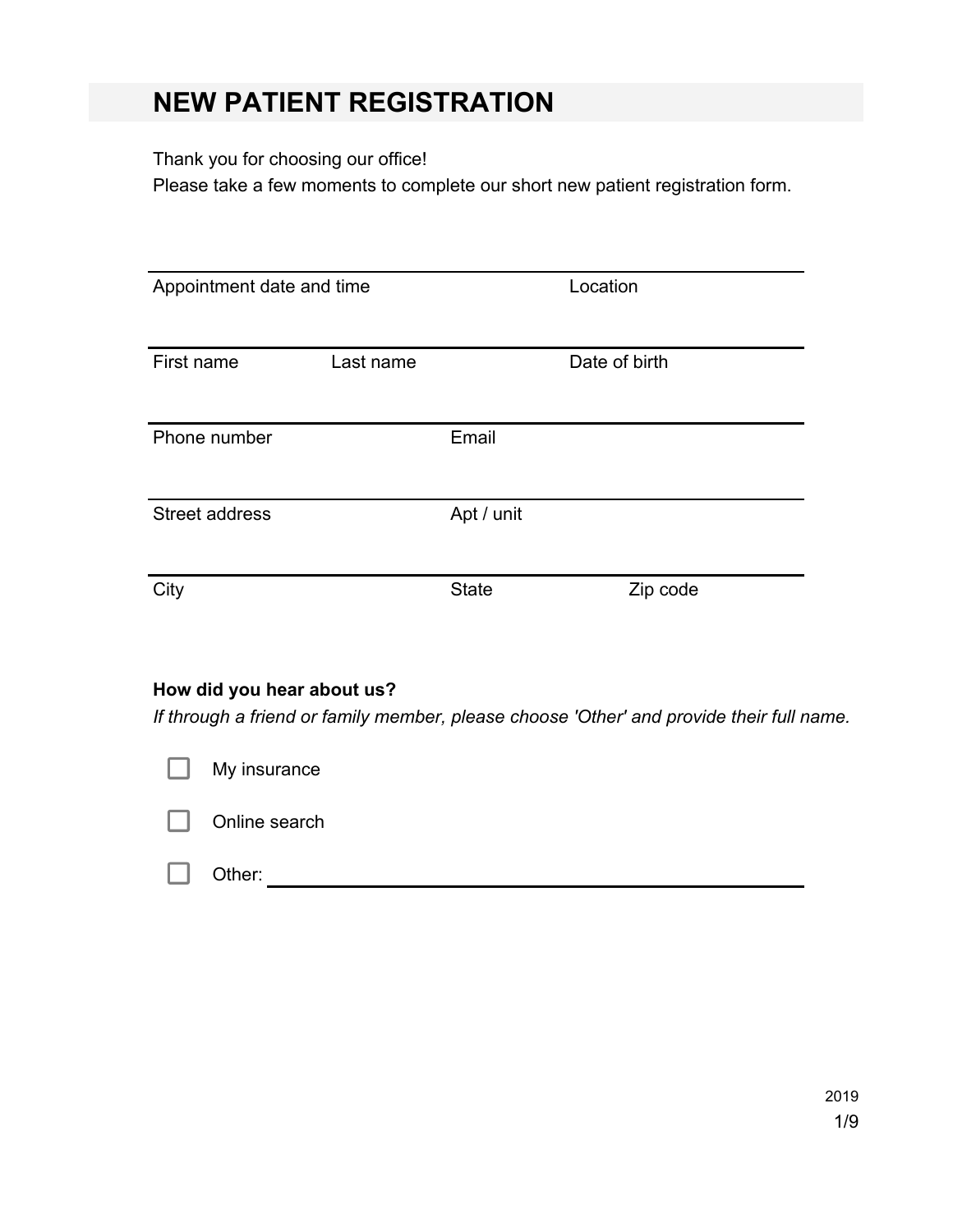# **DENTAL HISTORY 1/3**

## **What service(s) are you interested in?**

*Check all that apply*

| Check up and cleaning, no other concerns                                                                                      |
|-------------------------------------------------------------------------------------------------------------------------------|
| Check up and cleaning, light concerns                                                                                         |
| Check up and cleaning, advanced concerns                                                                                      |
| Invisalign                                                                                                                    |
| Veneers                                                                                                                       |
| Implants / tooth replacement                                                                                                  |
| Wisdom teeth issues                                                                                                           |
| Whitening                                                                                                                     |
| Dental emergency                                                                                                              |
| Sleep apnea / snoring - We offer highly predictable oral appliance<br>solutions which are often covered by medical insurance. |
| Other:                                                                                                                        |

### **Please add any specific questions or concerns you would like addressed at your first visit.**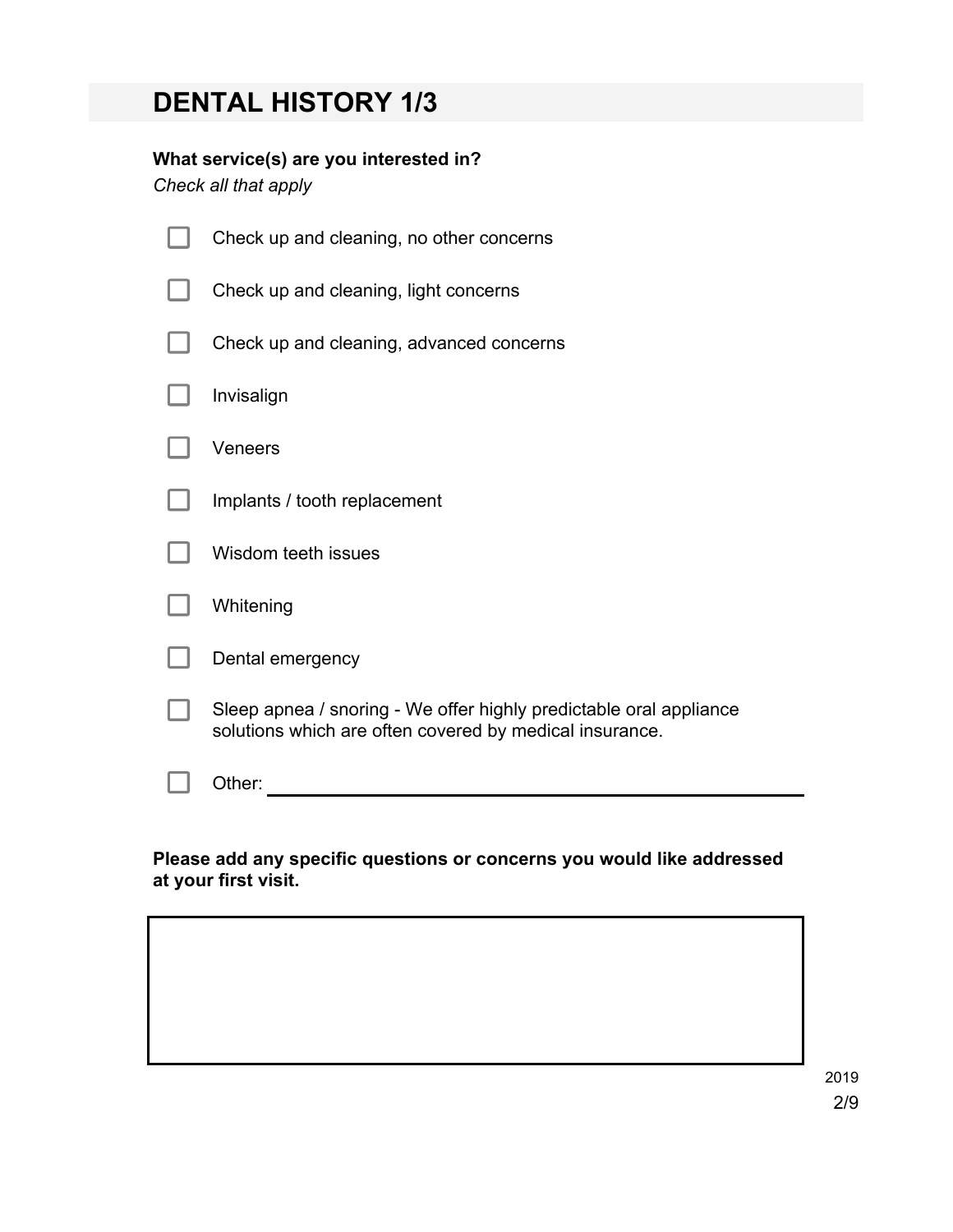# **DENTAL HISTORY 2/3**

## **Who was your last dentist?**

| Name | Location                                           |  |                                                                               |  |  |  |
|------|----------------------------------------------------|--|-------------------------------------------------------------------------------|--|--|--|
|      | When was the last time you saw a dentist?          |  |                                                                               |  |  |  |
|      | less than 6 months                                 |  | over 2 years                                                                  |  |  |  |
|      | 6-12 months                                        |  | over 5 years                                                                  |  |  |  |
|      | over a year                                        |  |                                                                               |  |  |  |
|      | Why did you decide to change dentists?             |  |                                                                               |  |  |  |
|      |                                                    |  |                                                                               |  |  |  |
|      |                                                    |  |                                                                               |  |  |  |
|      |                                                    |  |                                                                               |  |  |  |
|      | Have you ever had an unpleasant dental experience? |  |                                                                               |  |  |  |
|      | <b>No</b><br>Yes                                   |  |                                                                               |  |  |  |
|      |                                                    |  | If yes, please describe below. We want to make sure it does not happen again! |  |  |  |

2019 3/9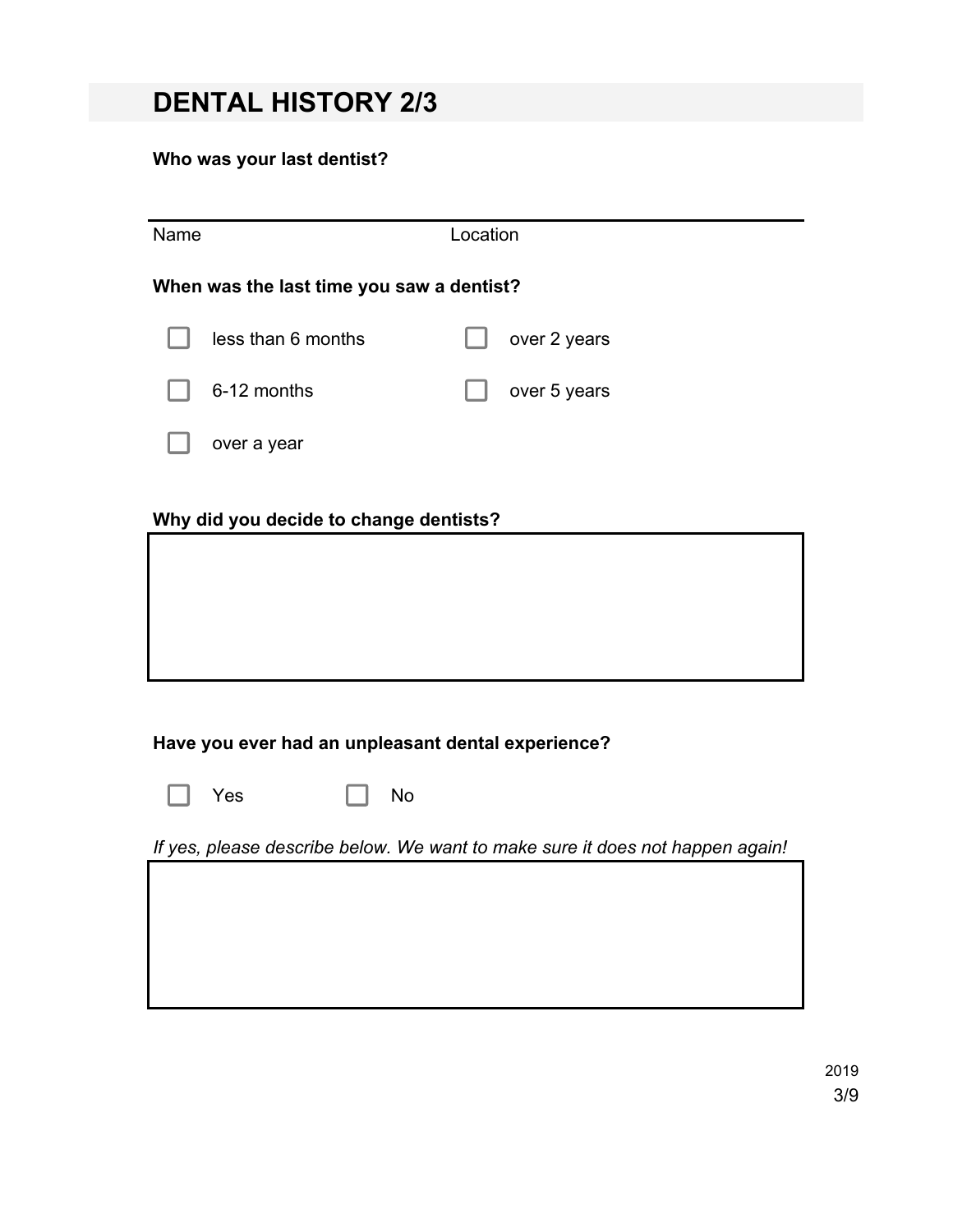|  | <b>DENTAL HISTORY 3/3</b> |  |
|--|---------------------------|--|
|--|---------------------------|--|

## **How is your dental health?**

| Good                                                                       | Needs improvement                           |
|----------------------------------------------------------------------------|---------------------------------------------|
| Average                                                                    | Not sure                                    |
|                                                                            | Do your gums bleed when you brush or floss? |
| <b>Never</b>                                                               |                                             |
| Sometimes                                                                  |                                             |
| Almost every time                                                          |                                             |
| Are you interested in cosmetic options?<br>Yes<br>If yes, please describe: | <b>No</b>                                   |
|                                                                            |                                             |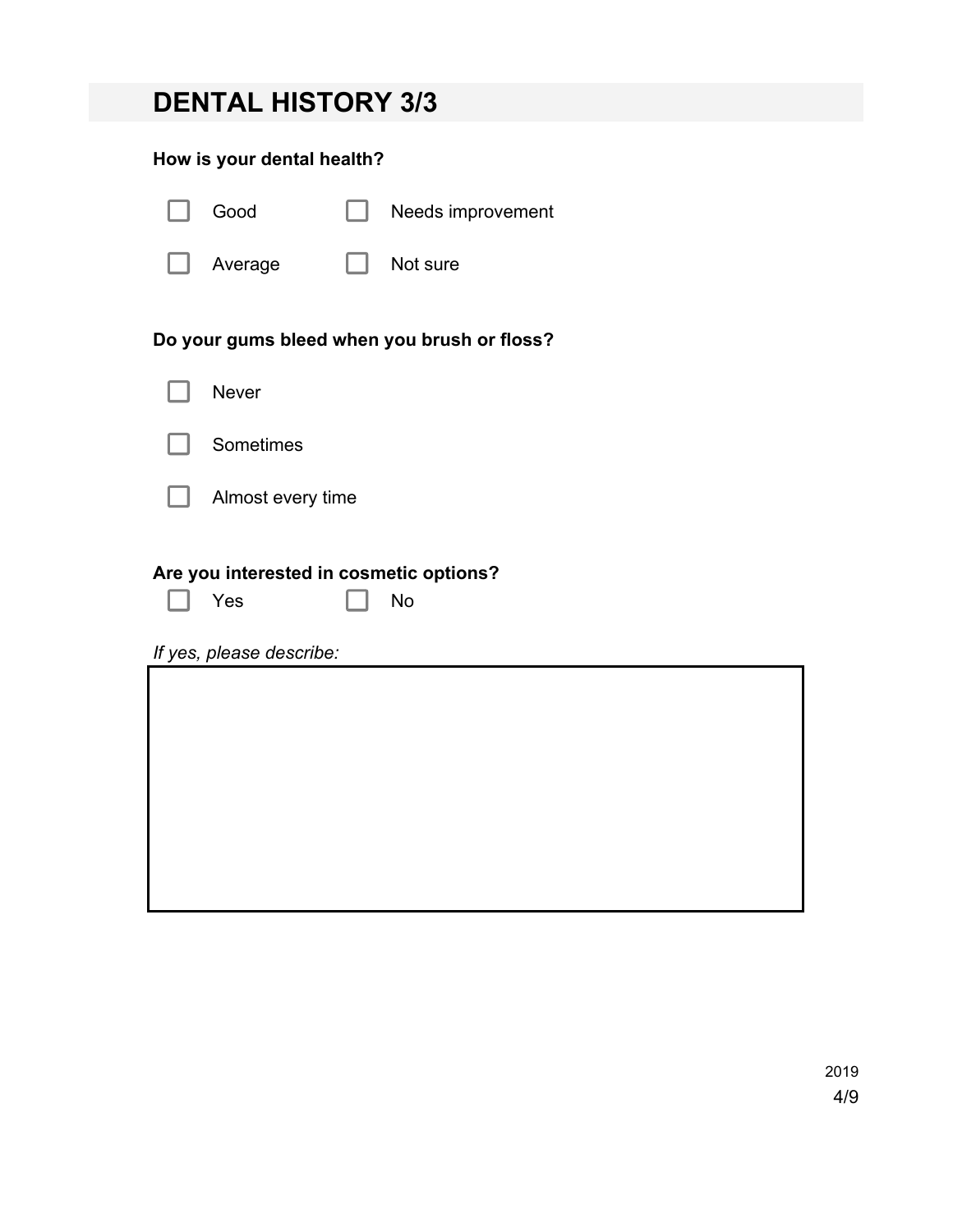# **MEDICAL HISTORY 1/2**

## **Are you currently under a physician's care?**

| . . |  |
|-----|--|
|-----|--|

No

*If yes, what is the purpose of the current care being provided?*

## **If yes, what is your physician's name and phone number?**

| Name |                                                                                                     | Phone number |                       |  |
|------|-----------------------------------------------------------------------------------------------------|--------------|-----------------------|--|
|      | Have you ever had or do you currently have any of the following conditions?<br>Check all that apply |              |                       |  |
|      | <b>Bleeding problems</b>                                                                            |              | Joint replacement     |  |
|      | High blood pressure                                                                                 |              | <b>Diabetes</b>       |  |
|      | Heart murmur                                                                                        |              | Organ transplant      |  |
|      | <b>Stroke</b>                                                                                       |              | Heart disease         |  |
|      | <b>Breathing problems</b>                                                                           |              | <b>Hepatitis</b>      |  |
|      | <b>HIV/AIDS</b>                                                                                     |              | Snoring / sleep apnea |  |
|      | Cancer                                                                                              |              | none of the above     |  |

## **Are you allergic or have you had a bad reaction to any of the following?**

*Check all that apply*

| Local anesthetic (novocaine) | Penicillin               |      |
|------------------------------|--------------------------|------|
|                              |                          | 2019 |
| $\Box$ Latex                 | $\Box$ none of the above | 5/9  |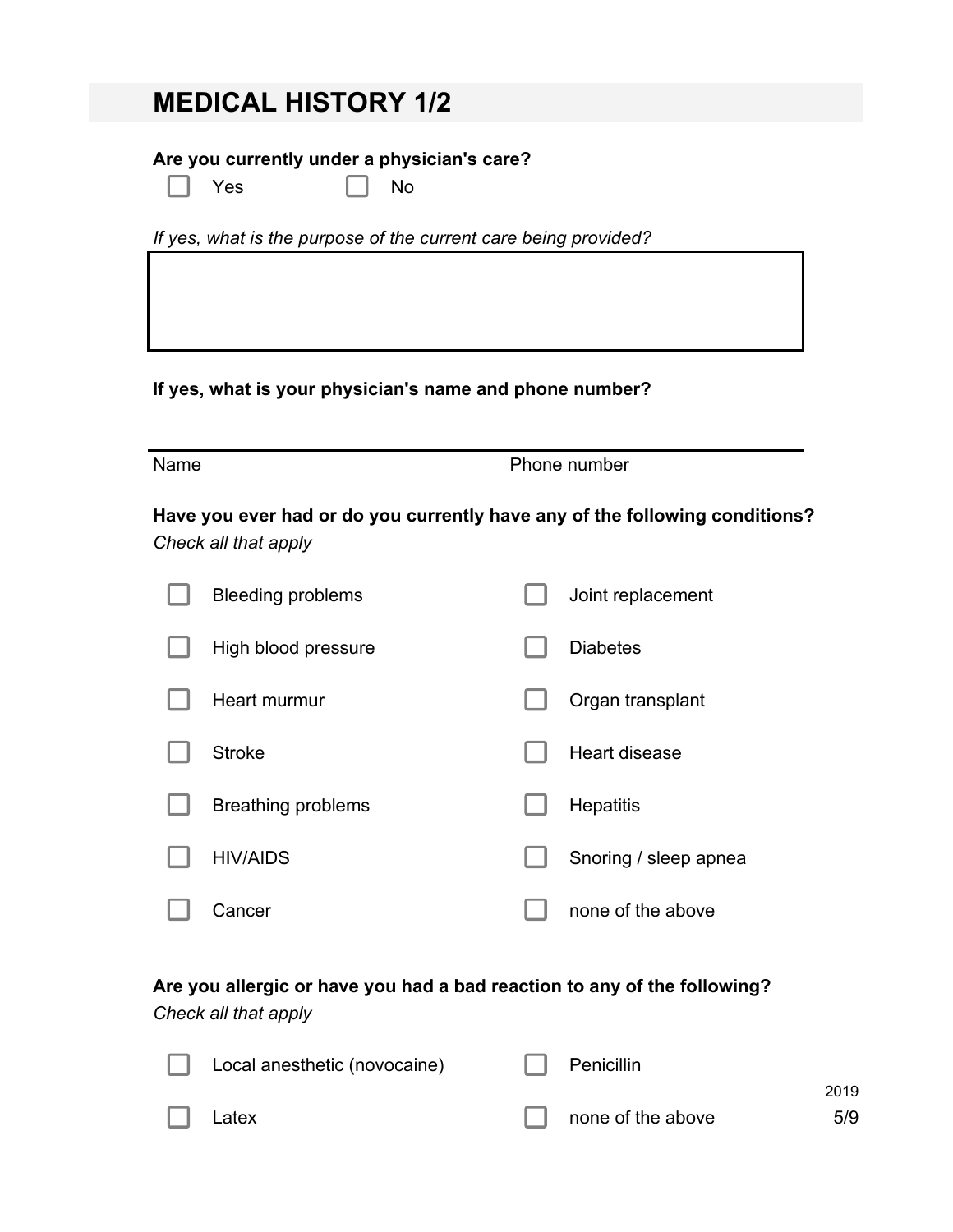# **MEDICAL HISTORY 2/2**

**Has a physician or dentist ever recommended you pre-medicate with antibiotics before dental treatment?**

 $Yes \t\t \Box No$ 

### **What medications if any are you taking right now and for what condition?**

*Include prescription and over the counter, for example: Prilosec for acid reflux*

**Any other medical conditions or allergies, please describe:**

### **Female patients, are you:**

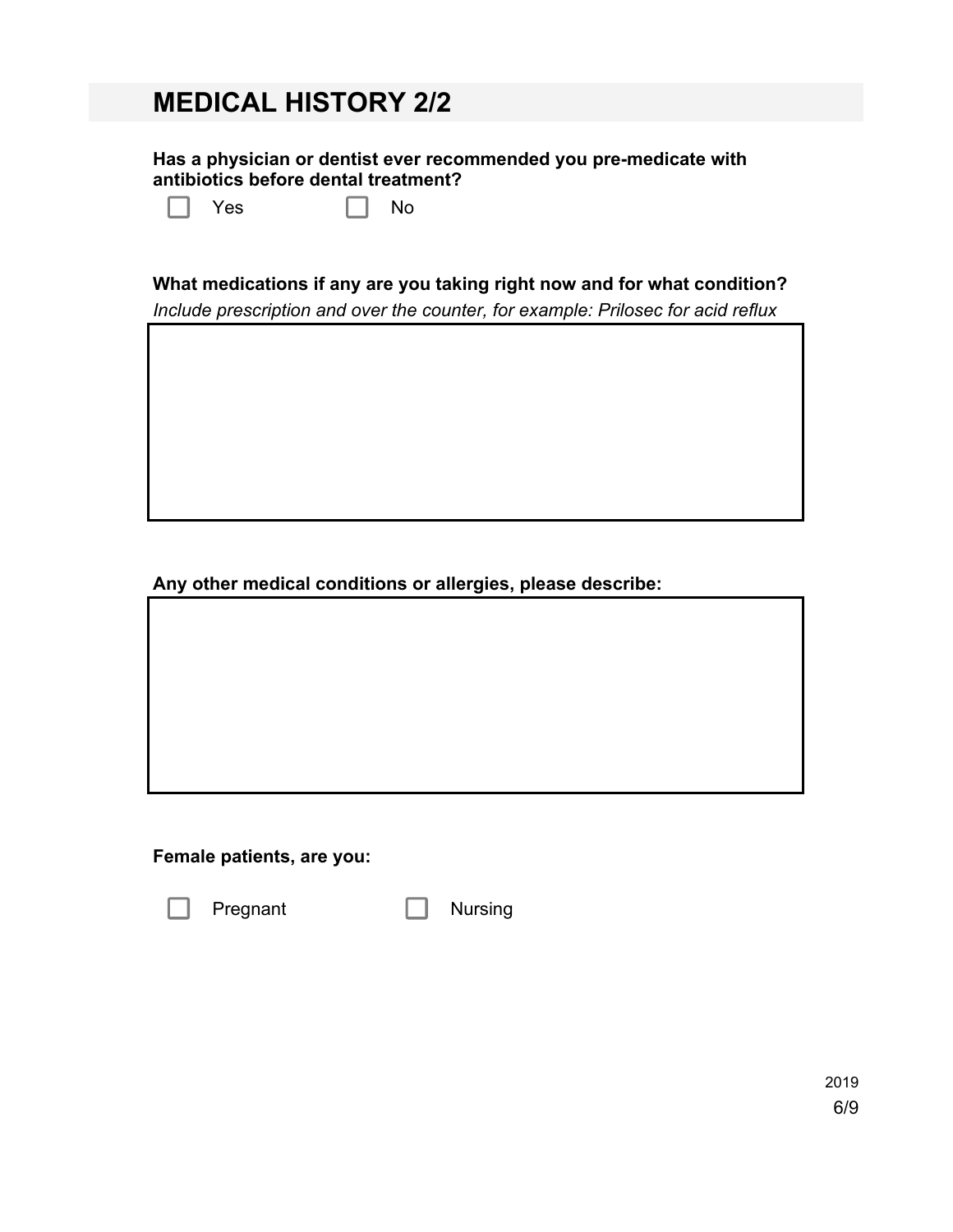# **INSURANCE DETAILS**

| Do you have dental insurance you would like to use for this appointment? |  |  |  |  |  |  |
|--------------------------------------------------------------------------|--|--|--|--|--|--|
| Yes, I already provided the information when I requested an appointment  |  |  |  |  |  |  |
| Yes, I still need to provide my insurance information                    |  |  |  |  |  |  |
| No                                                                       |  |  |  |  |  |  |
| Do you know what type of coverage you have?                              |  |  |  |  |  |  |
| <b>PPO</b><br><b>HMO</b><br>Not sure                                     |  |  |  |  |  |  |
| Insurance carrier:                                                       |  |  |  |  |  |  |
|                                                                          |  |  |  |  |  |  |
| Group number:                                                            |  |  |  |  |  |  |
| <b>Identification number:</b><br>This may be your social security number |  |  |  |  |  |  |
| What is your relationship to the subscriber?                             |  |  |  |  |  |  |
| I am the subscriber<br>Spouse<br>Child                                   |  |  |  |  |  |  |
| <b>INSURANCE SUBSCRIBER DETAILS</b>                                      |  |  |  |  |  |  |
| Only complete if you are not the subscriber                              |  |  |  |  |  |  |
| Date of birth<br>First name<br>Last name                                 |  |  |  |  |  |  |
| Subscriber social security number:                                       |  |  |  |  |  |  |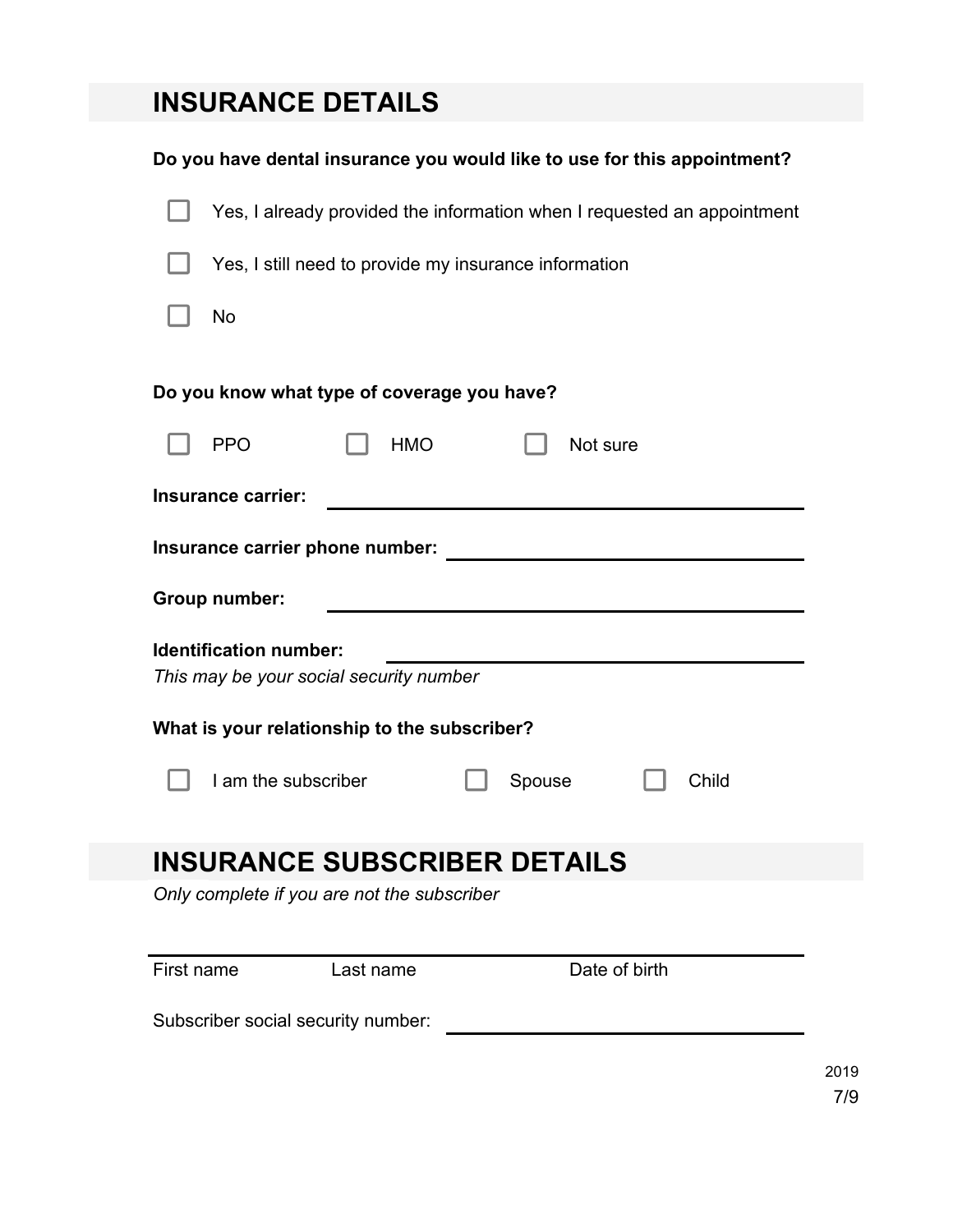# **OFFICE POLICY ACKNOWLEDGMENT**

#### **Patient Feedback!**

After every appointment, you will receive a short follow up via text or email about your visit. We pay very close attention to any feedback. Feedback is used to recognize employees for excellent performance and identify any area where we may improve our service. Please be perfectly honest with any feedback, we really want to hear how your visit went with us.

#### **Referral Rewards Program!**

The program is simple - for every referral you send to our office, we will give you a \$25 credit to your account. Make sure you get credit for everyone you refer! Credits are processed at the beginning of every month.

### **Cancellation Policy**

When we reserve time for your appointment, we make room in our schedule so we may devote our time and focus our efforts on serving your needs. Late cancellations mean we have empty time in our schedule when we could have been helping another patient.

There is a \$25 charge for reserved appointments broken or changed without 24 hours notice for weekday (Mon-Fri) dental appointments.

There is a \$100 per hour charge for reserved appointments broken or changed without 48 hours notice for weekend (Sat-Sun) dental treatment appointments with a dentist.

There is a \$50 per hour charge for reserved appointments broken or changed without 48 hours notice for weekend (Sat-Sun) dental treatment appointments with a dental hygienist.

### **Financial & Privacy Policies 1/2**

You are responsible for the total fee for services performed at this office. Cash and all major credit cards are accepted as payment for services. Checks are not accepted.

If you have insurance, we will provide an estimate of what we think your insurance company will probably pay and collect the difference from you at the time of service.

If you have insurance, we are obligated to bill your insurance for all procedures completed on your behalf. Cosmetic procedures may not be billed to insurance.

If the insurance company pays more than we expected, you will have a credit on your account. We will mail you a statement informing you of the credit. You may keep it on your account or we can refund it to you. All outstanding insurance claims must be received before we may issue any refunds.

If the insurance company pays less than we expected or not at all, you are responsible for the difference between what you have already paid and your total fee.

2019

8/9